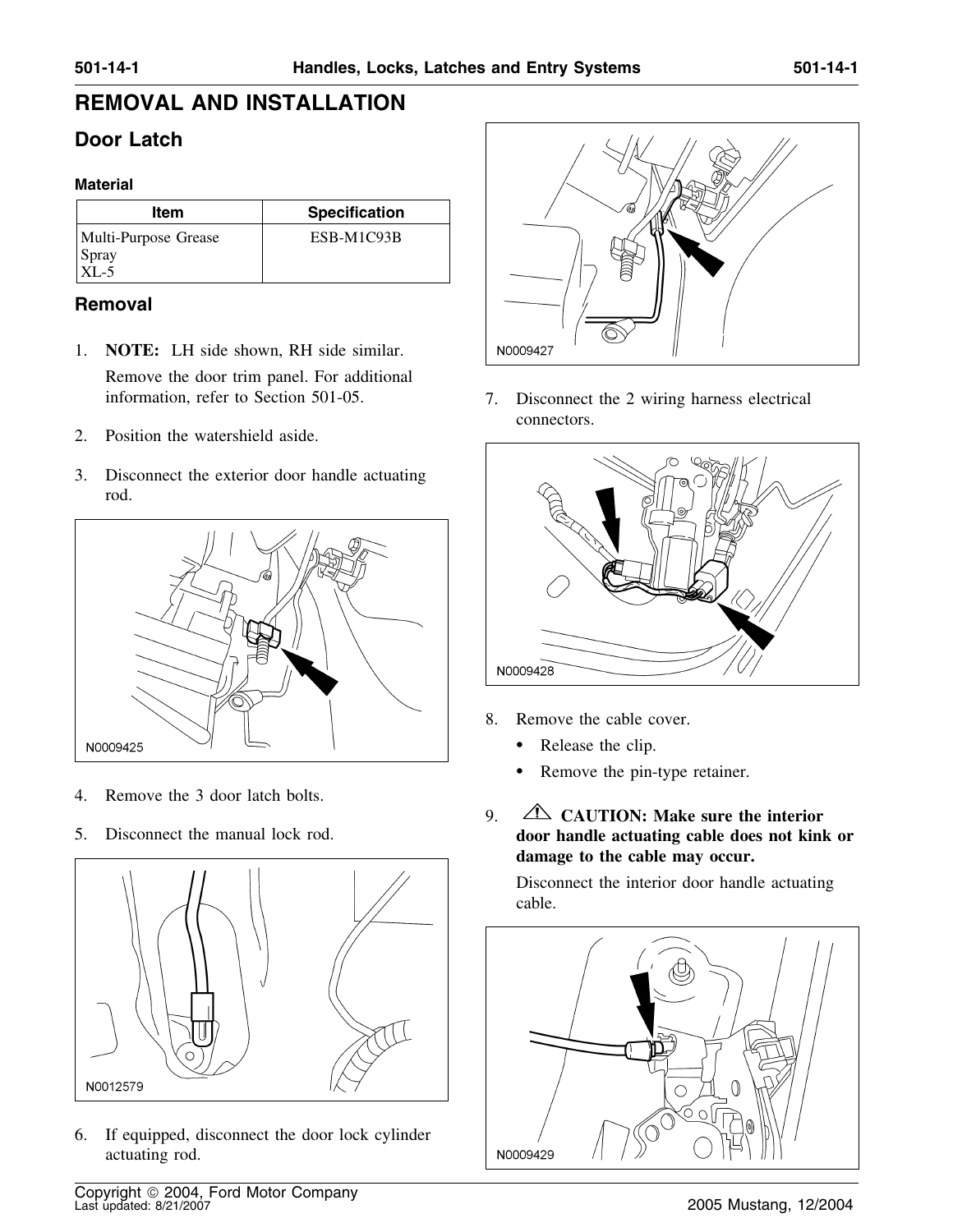## **REMOVAL AND INSTALLATION (Continued)**

10. Remove the door latch.

#### **Installation**

- 1. Position the door latch inside the door.
- 2. Connect the interior door handle actuating cable.



- 3. Connect the cable cover.
- 4. Connect the 2 wiring harness electrical connectors.



5. If equipped, connect the door lock cylinder actuating rod.



6. Connect the manual lock rod.



- 7. Install the 3 door latch bolts.
	- •Tighten to 12 Nm (9 lb-ft).
- 8. **NOTE:** Push upward on the exterior door handle actuating rod and make sure the door latch is in a neutral position when installing the rod into the retaining clip to make sure the exterior door handle is correctly positioned.

Connect the exterior door handle actuating rod into the clip.